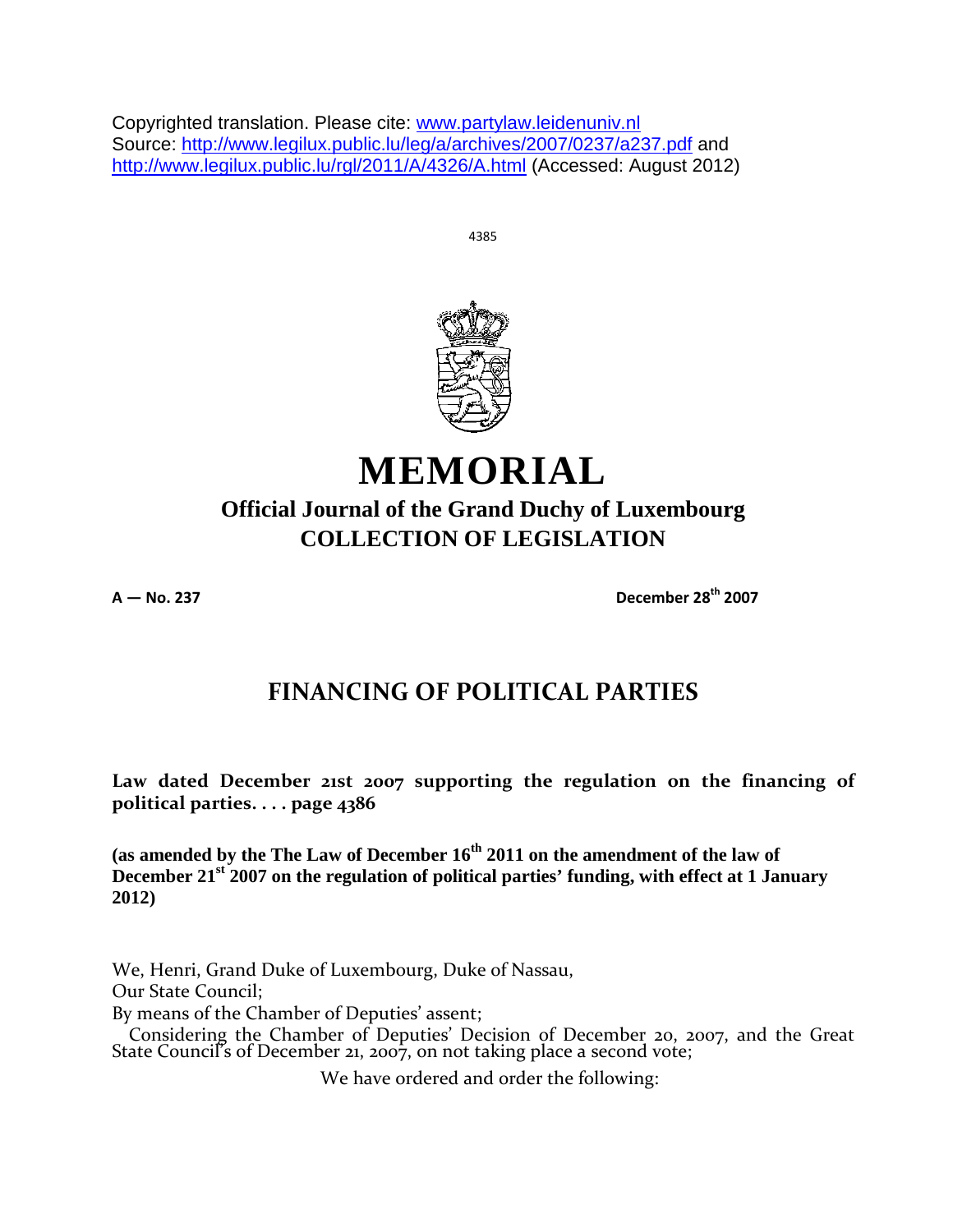# **First Chapter –** *Definitions*

**Art.1.** In view of enforcing this law, we understand by

"political party", the association of natural persons, having or not the capacity of legal entities, that compete, by observing the fundamental principles of democracy, for the universal vote and for the will of the people in a manner determined in its statutes or platform;

"members of a political party", any national regional, local or sectoral entity of a political party as well as any body contributing to the action of the said by means of training, studying and research and management of assets, irrespective of the legal structure.

# **Chapter II –** *Public financing of political parties*

**Art. 2.** The political parties that

- presented a full list in the four constituencies during the legislative elections and a full list in the unique national constituency during European elections and
- obtained at least two percent from the total votes both in the four constituencies for national elections as a national average and in the unique national constituency for European elections

are entitled, apart from the contribution that they have been allocated in enforcing Chapter IX of the law amended on February 18, 2003, to an annual contribution from the state budget, determined as follows:

1. lump sum of 100,000 Euros ;

2. an additional amount of 11,500 Euros for each percentage point from the additional votes received during the national elections ;

3. an additional amount of 11,500 Euros for each percentage point from the additional votes received during the European elections.

In granting the additional amount, each percentage point from the additional votes received shall be taken into account until the second position behind the comma.

The contribution, determined as per the previous paragraphs, cannot exceed 75 percent of the global revenue of the central structure of a political party. It is for the respective political party to demonstrate the burden of proof.

If a political party no longer meets the terms stipulated in paragraph 1, it shall lose the benefit of public financing starting with the subsequent financial year.

**Art. 3.** The official results of the elections proclaimed by the president of the main offices or of the main office of the constituency represent the basis for computing the contribution.

The changing of a party's designation during a legislative period does not affect in any way the granting of the contribution.

In case of the dissolution of a political party, the contribution is ceased starting with the first day of the month following the dissolution.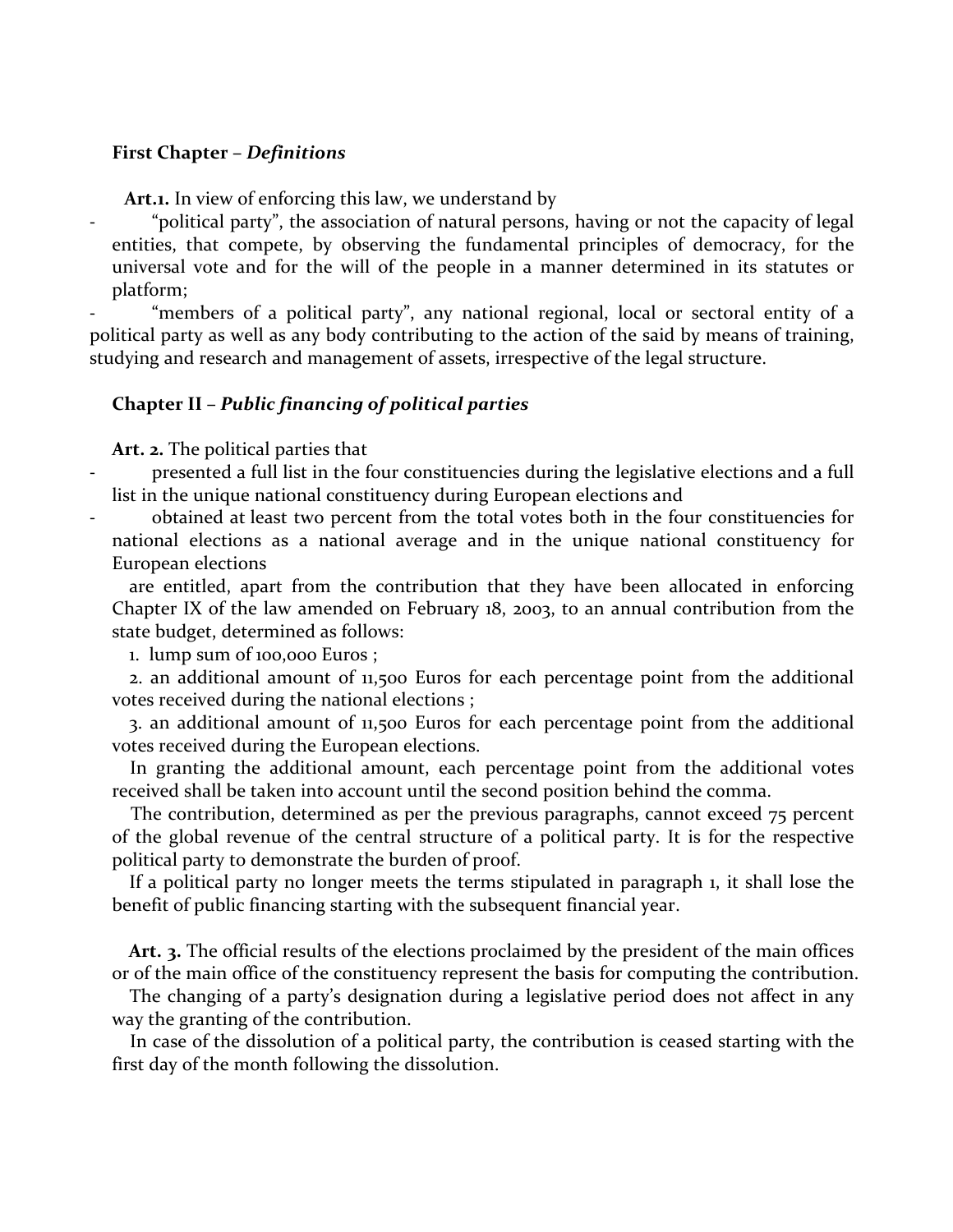In case of an alliance of several political parties into one structure, the contribution is paid into an account of the said structure. The internal allocation shall be the responsibility of the structure.

**Art. 4.** The funds of the political parties coming from public financing as per the provisions of this law may only be affected by expenditures such as the ones defined in article 13, paragraph 2 in this law and directly related to the objectives defined in the statutes.

**Art. 5.** The contribution, as it is set in article 2, is paid in monthly instalments of one twelfth.

The payment is made based on the data available data on the first day of the month for which the contribution is paid and it is made automatically unless a political party intends to waive this right.

**Art. 6.** In order to benefit from a public financing, the political party must submit with the Prime Minister, Minister of State:

- 1. its statutes, a list of its party leaders at the national level, as well as all amendments brought to the statutes and changes of the leaders;
- 2. a list of its donors and of the donations as per article 9;
- 3. its accounts and balance sheets as per article 14.

A copy of such documents shall be simultaneously submitted by the political party to the President of the Chamber of Deputies. These data may be freely consulted by any interested person, at parliamentary administration. The accounts and balance sheets of the political parties are published on the Chamber of Deputies' webpage.

**Art. 7.** Non-compliance with the obligations stipulated in the previous article entails the suspension of the payments until the remedy of the situation. This can also include the non-compliance of article 15.

Financial aids improperly used shall be returned to the State Treasury. In case of convictions according to article 17, the concerned political party must pay the State Treasury the triple value of the amounts illegally used.

#### **Chapter III –** *Donations to political parties*

**Art. 8**. Only the natural persons are authorized to make donations to political parties and to their members. We understand a donation to a political party in the sense of this law to be any voluntary act to grant a party an exact economic advantage and computable in cash.

The donations coming from a legal entity are not allowed. The same is applicable to donations made by associations, groups or bodies that do not have a legal personality. Anonymous donations are forbidden.

**Art. 9**. The identity of the natural persons who make a donation, irrespective of the form of the donation, to political parties and to their members is registered by the beneficiary.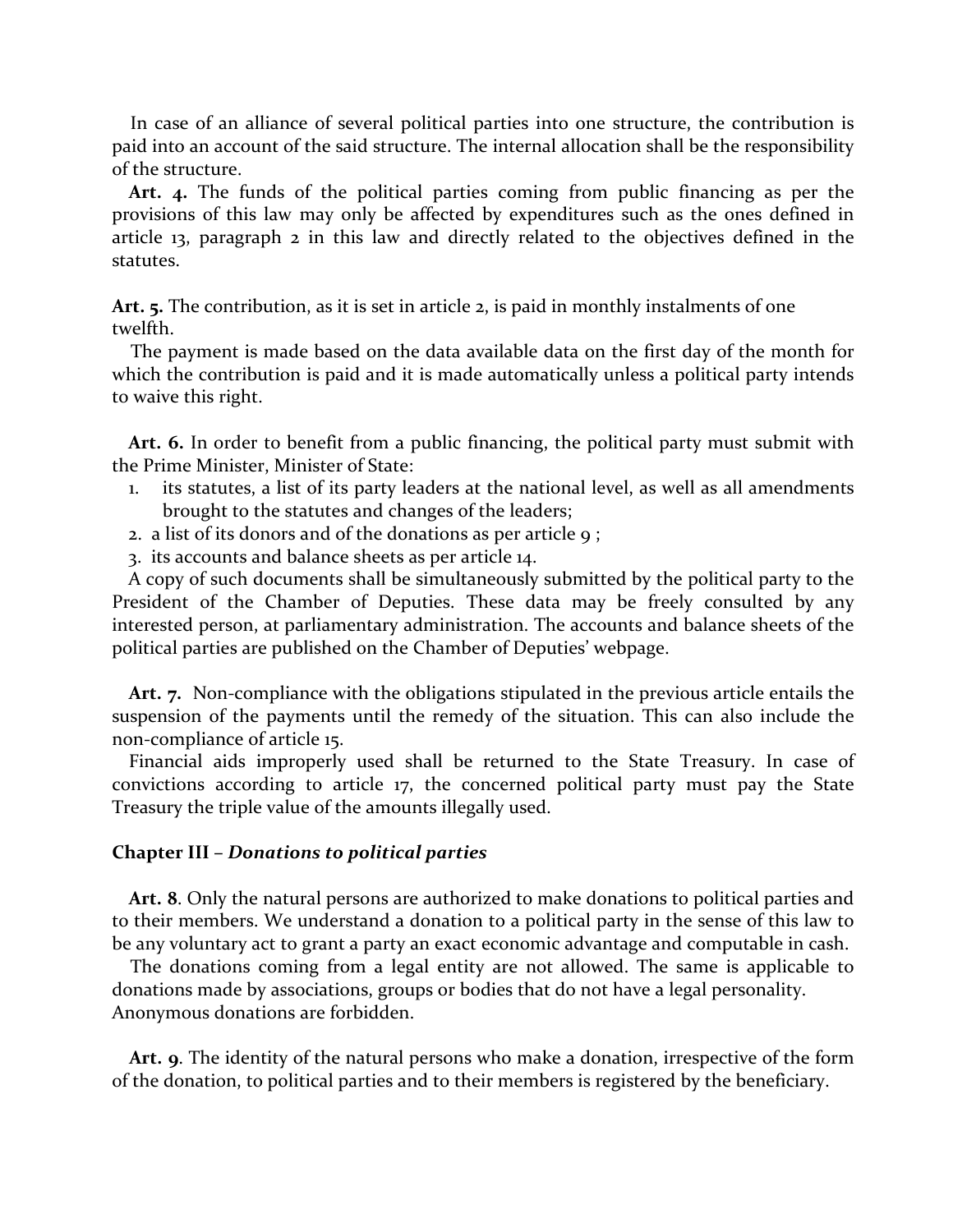Any member of a party must declare to the competent national body the donors and the donations received by the party, regardless of its statutory autonomy.

Political parties shall keep a record of donors indicating the annual donations in cash and the evaluation of gifts in kind exceeding euro 250.

The statement of yearly donations in cash and in kind exceeding euro 250 shall be presented annually, jointly with the accounts and balances, to the Prime Minister, the Minister of State and a copy to the President of the Chamber of Deputies, according to the provisions of article 6.

**Art. 10.** Payments made personally by representatives to their political party or its components from their remuneration or allowances received as political representatives shall not be considered as donations, on condition that they do not exceed the amounts established by the political parties or their members in their internal regulations. Payments exceeding such amounts are considered donations.

# **Chapter IV –** *Bookkeeping of the political parties*

Art. **11**. Every central structure of a political party is obliged to keep accounting records that cover all their revenue and expenditures, as well as the assets and liabilities' status.

Every entity established at the level of constituencies, every local section and sectoral organization of a party must present annually to the political party to which it belongs a financial statement, validated by the general assembly after being the object of an audit control.

Notwithstanding the legal autonomy, every member of a party without exception must declare to the competent national body the donations that it received.

**Art. 12.** The central structure of a political party is obliged to approve every year, before July 1, its accounts for the previous accounting year. The accounting year starts on January 1 and ends on December 31 of every year. The accounts approved by the political party bear all revenues and expenditures as well as its assets and liabilities' status. The accounts, as well as the list of donors, are sent to the Court of Accounts to be checked and audited, within the month that follows their approval by the competent authority of the political party.

**Art. 13.** The revenues account includes :

- 1. the contributions of the members;
- 2. the contributions of the elected representatives;
- 3. the donations or legacies ;
- 4. the revenues from movable or immovable assets ;
- 5. the revenues from events and publications ;
- 6. the various services with a pecuniary value or that could be expressed as bearing pecuniary value;
- 7. various revenues;
- 8. contributions paid by members of the party ;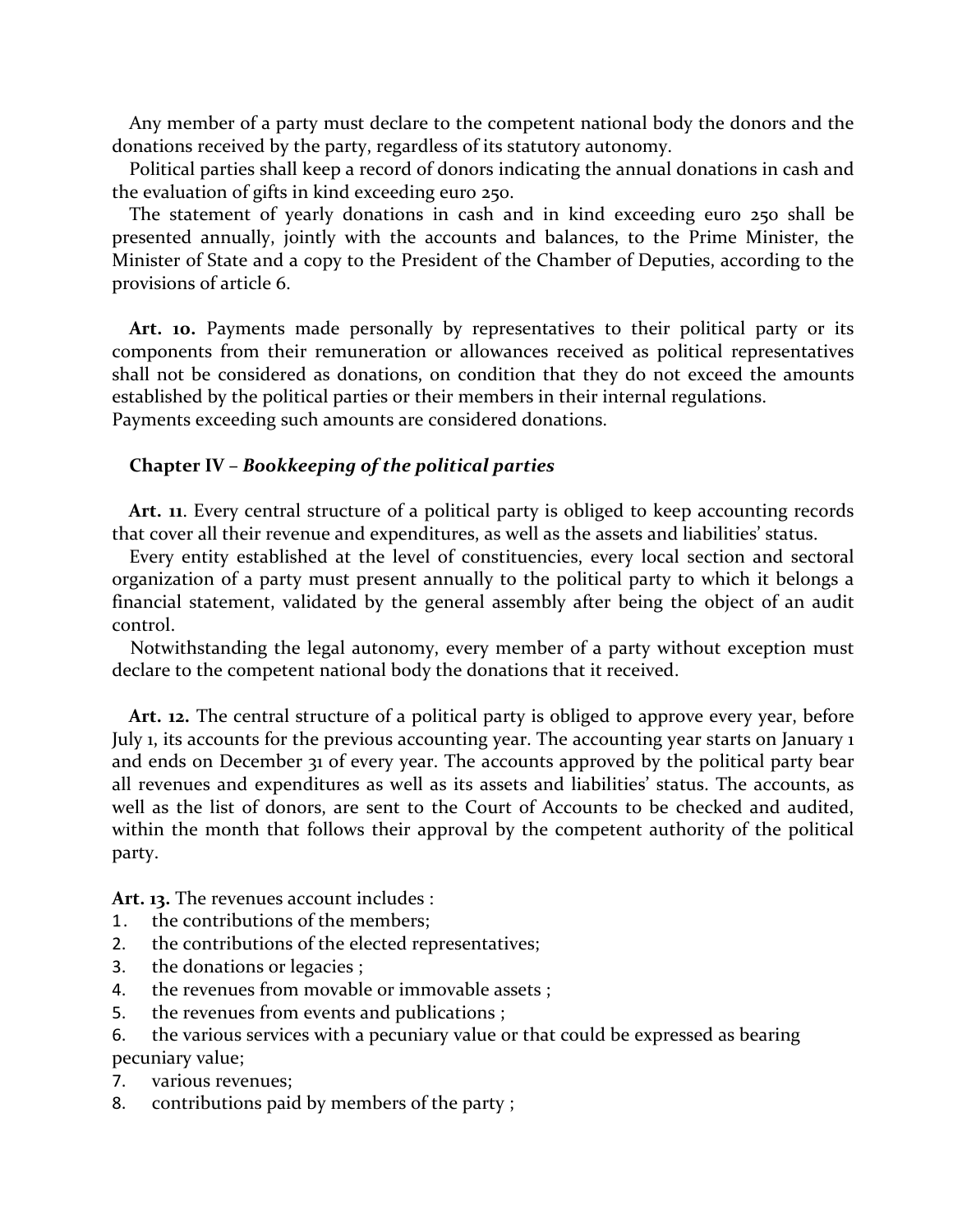# 9. public donations.

The expenditures account includes:

- 1. operating expenses;
- 2. expenses with training, studying and research ;
- 3. expenses regarding events and publications ;
- 4. electoral expenses;
- 5. contributions to the international organizations and associations ;
- 6. amounts granted to other members of the party ;
- 7. expenses regarding the movable and immovable assets ;
- 8. various expenses.

A grand duchy regulation may set a uniform accounting plan, stating the form of the accounts and balances and determining the bookkeeping methods.

Art. 14. The accounts and balances approved as per articles 11, 12 and 13 are submitted on the month that follows their approval by the competent authority of the political party to the Prime Minister, Minister of State and to the President of the Chamber of Deputies that sends them along with the list of donors to the Court of Accounts to be verified and audited.

**Art. 15.** The political parties are obliged to communicate to the Court of Accounts all documents or any information that the latter deems necessary to carry out its mission.

**Art. 16.** The Court of Accounts sends its observations until December 31 of the year following the audited year, its report on the observance of the provisions of articles 2, paragraphs 3, 6, 8, 9, 10, 11, 12 and 13 in this law, along with, if applicable, the responses of the respective political parties, to the President of the Chamber of Deputies, that informs the Office of the Chamber of Deputies and the presidents of the political parties. The President of the Chamber of Deputies sends the report to the Prime Minister, Minister of State. The political party sends, as the same time, a copy of the said documents to the President of the Chamber of Deputies. This data can be consulted freely by any interested person in the Donors of the Chamber of Deputies that publishes the data on its webpage.

Art. 17. False statements related to article 6 lines 2 and 3 as well as the breach of the provisions of articles 8 and 9 line 3 shall be sanctioned according to the provisions of articles 496-1, 496-2 and 496-3 of the Criminal Code.

Article 23 lines (2) and (3) of the Criminal procedure code shall be applied.

# **Chapter V –** *Right to action for annulment of political parties*

**Art. 18.** At the end of the enforcement of this law, the political parties have a right to an action for annulment before the Administrative Court.

# **Chapter VI –** *Transitional and final provisions*